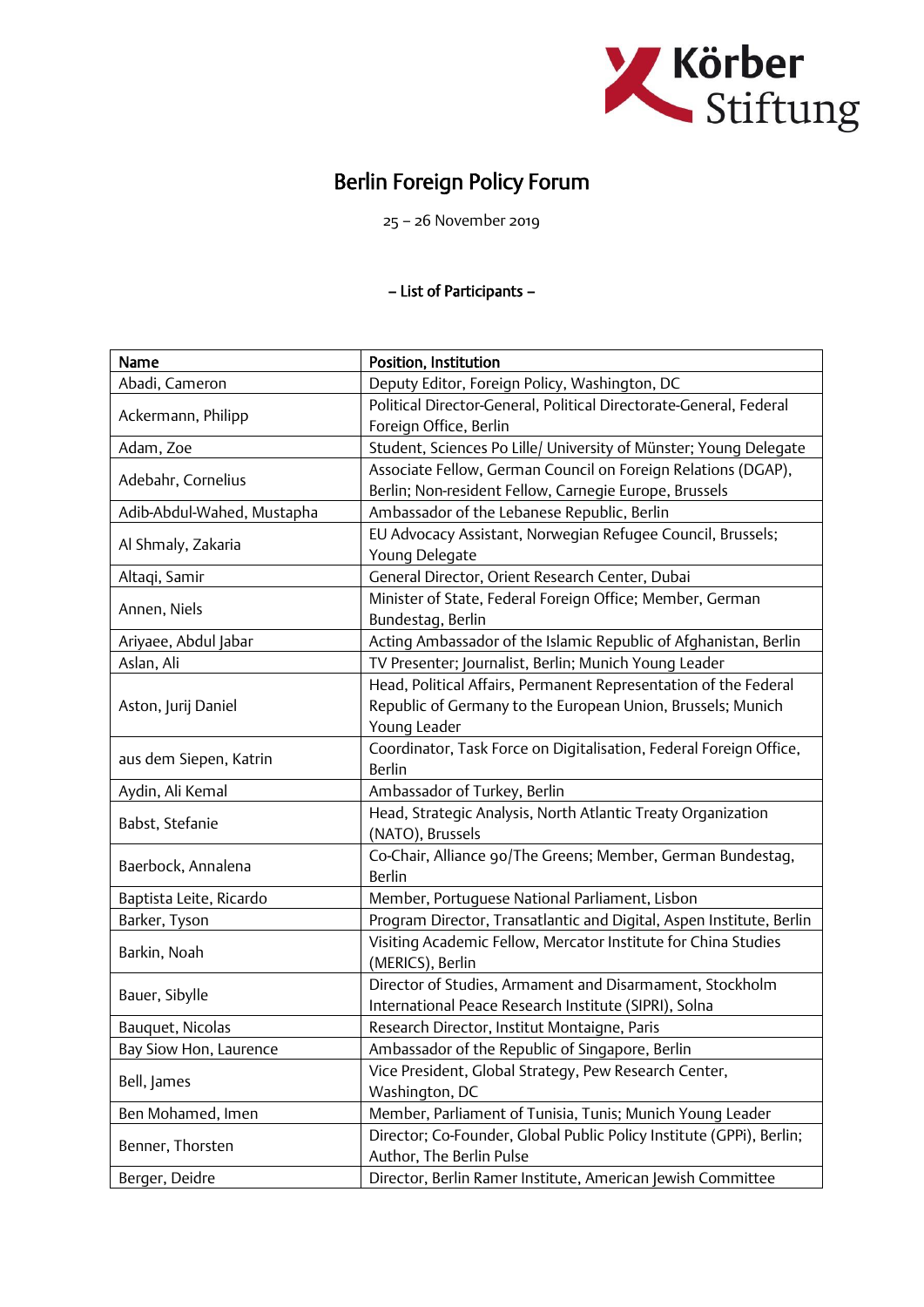

| Bindenagel, Prof. James         | Senior Professor, Center for Advanced Security, Strategy and                                 |
|---------------------------------|----------------------------------------------------------------------------------------------|
|                                 | Integration Studies (CASSIS), Bonn University                                                |
| Boehm, Lukas Clemens            | PhD Candidate, SCRIPTS Cluster of Excellence, Humboldt<br>University, Berlin; Young Delegate |
|                                 | Germany Director, Rasmussen Global, Berlin; Munich Young                                     |
| Böhnke, Olaf                    | Leader                                                                                       |
| Brantner, Franziska             | Member, German Bundestag, Berlin                                                             |
| Bremer, Leonie                  | Spokesperson, Fridays for Future, Cologne                                                    |
| Brose, Ekkehard                 | President, Federal Academy for Security Policy (BAKS), Berlin                                |
|                                 | Vice Chairman, Nuclear Threat Initiative; Chair, European                                    |
| Browne, Des                     | Leadership Network, London                                                                   |
| Brückner, Ulrich                | Jean Monnet Professor, Stanford University, Berlin                                           |
| Burt, Richard                   | U.S. Chair, Global Zero, Washington, DC                                                      |
|                                 | Partner, The Paternoster Group; Associate Professor, University of                           |
| Calland, Richard                | Cape Town                                                                                    |
| Calviño Santamaría, Nadia María | Minister of Economy and Business, Kingdom of Spain                                           |
| Çeviköz, Ünal                   | Member, Grand National Assembly, Ankara                                                      |
|                                 | fmr. First Deputy Minister of Foreign Affairs, Ukraine; President,                           |
| Chalyi, Oleksandr               | Grant Thornton, Kiev                                                                         |
|                                 | Deputy Head, Foreign Desk, Kommersant-Vlast Weekly, Moscow;                                  |
| Chernenko, Elena                | Munich Young Leader                                                                          |
|                                 | Executive Director, Future of Diplomacy Project, Harvard Kennedy                             |
| Clüver Ashbrook, Cathryn        | School, Cambridge, MA; Munich Young Leader                                                   |
| Cohen, Andrew                   | Director, Communications, Pew Research Center, Washington, DC                                |
| Dalay, Galip                    | Research Director, Al Sharq Forum, Istanbul                                                  |
|                                 | Senior Adviser, Strategic Planning, European External Action                                 |
| de Clerck-Sachsse, Julia        | Service (EEAS), Brussels; Munich Young Leader                                                |
|                                 | Senior Visiting Fellow, London School of Economics and Political                             |
| de Vries, Gijs                  | Science                                                                                      |
| Deitelhoff, Nicole              | Director, Peace Research Institute Frankfurt (HSFK)                                          |
| Delapalme, Nathalie             | Executive Director, Mo Ibrahim Foundation, London                                            |
|                                 | Editor-in-Chief, Strategic Europe, Carnegie Endowment for                                    |
| Dempsey, Judy                   | International Peace, Berlin                                                                  |
|                                 | Founder; Executive Chairman, Beirut Institute;                                               |
| Dergham, Raghida                | Columnist, The National, Beirut                                                              |
|                                 | Gender Coordinator, Counter-Terrorism Executive Directorate                                  |
| Dier, Aleksandra                | (CTED), United Nations (UN), New York, NY                                                    |
|                                 | Ambassador of Canada; Special Envoy to the European Union and                                |
| Dion, Stéphane                  | Europe, Berlin                                                                               |
|                                 | Student, School of Foreign Service, Georgetown University,                                   |
| Dohmen, Hanna                   | Washington, DC; Young Delegate                                                               |
| Donohoe, Paschal                | Minister for Finance & Public Expenditure and Reform, Ireland                                |
| Eder, Florian                   | Managing Editor, POLITICO Europe, Brussels                                                   |
| Eek-Pajuste, Eeva               | Director, Lennart Meri Conference, International Centre for                                  |
|                                 | Defence and Security (ICDS), Tallinn                                                         |
|                                 | fmr. Deputy Secretary-General, United Nations; Chair, Governing                              |
| Eliasson, Jan                   | Board, Stockholm International Peace Research Institute (SIPRI),                             |
|                                 | Solna                                                                                        |
| Fischer, Sophie-Charlotte       | Technology Fellow, Policy Planning, Federal Foreign Office, Berlin                           |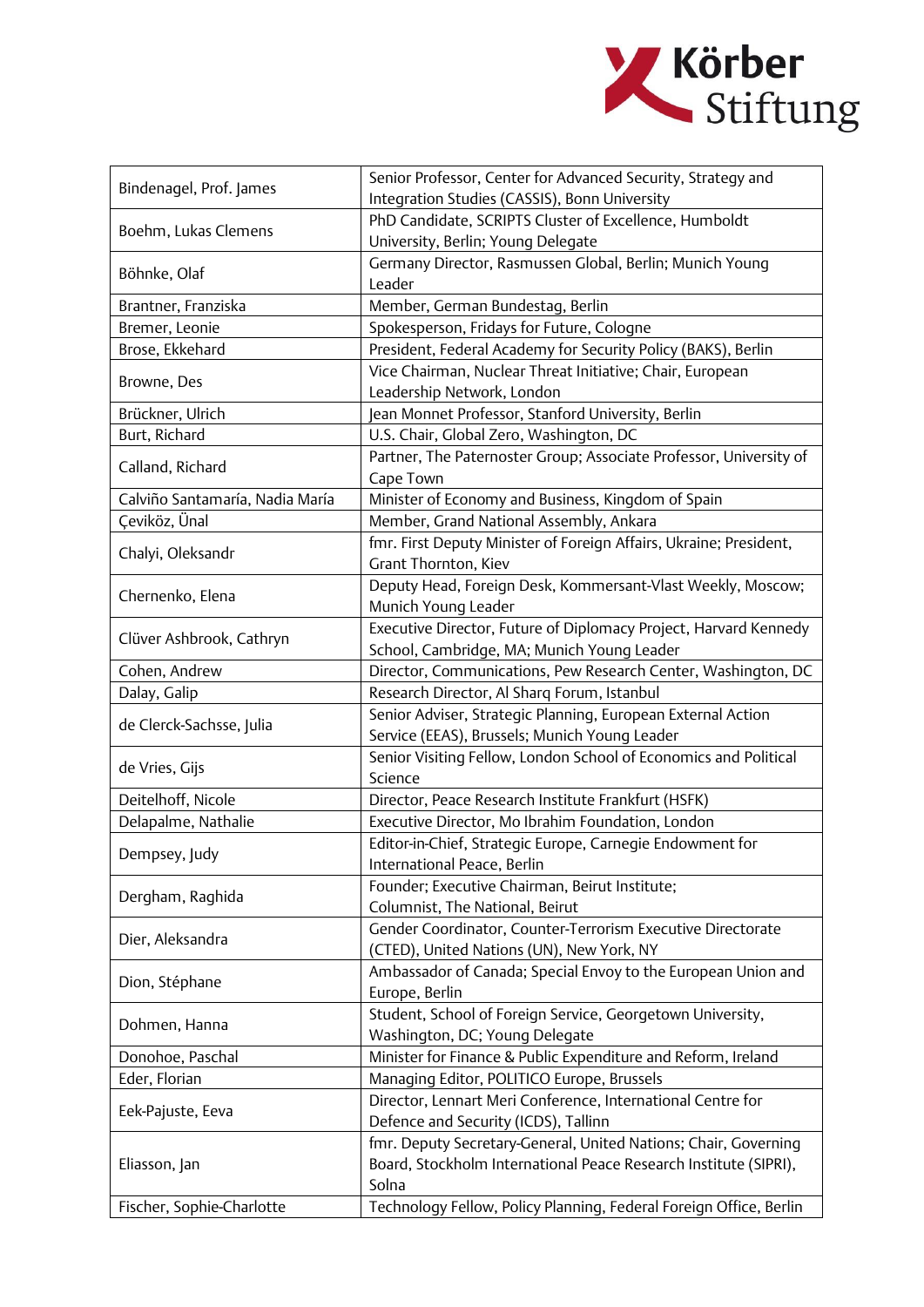

| Fix, Liana                  | Programme Director International Affairs, Körber-Stiftung, Berlin    |
|-----------------------------|----------------------------------------------------------------------|
| Franceschini, Giorgio       | Head, Foreign and Security Policy, Heinrich Böll Foundation, Berlin  |
| Franke, Benedikt            | Chief Operating Officer, Munich Security Conference (MSC)            |
|                             | Weiser Family Distinguished Fellow, Atlantic Council of the United   |
| Fried, Daniel               | States, Washington, DC                                               |
|                             | Senior Policy Adviser, US Department of the Treasury,                |
| Friedlander, Julia          | Washington, DC; Munich Young Leader                                  |
|                             | Research Associate, Peace & Security, Global Public Policy Institute |
| Friedrich, Julia Andrea     | (GPPi), Berlin; Young Delegate                                       |
|                             | Head, Berlin Office, Institute for Peace Research and Security       |
| Fuhrhop, Pia                | Policy (IFSH); Körber Network Foreign Policy                         |
|                             | Professor, School of Global Studies and Collaboration, Aoyama        |
| Fukushima, Akiko            | Gakuin University, Tokyo                                             |
|                             | Senior Fellow; Chair, Russia in the Asia-Pacific Program, Carnegie   |
| Gabuev, Alexander           | Endowment for International Peace, Moscow; Munich Young              |
|                             | Leader                                                               |
| Gloger, Katja               | Editor-at-Large, Stern Magazine, Hamburg                             |
|                             | Research Fellow, Center for North Korea Research, The Asan           |
| GO Myong-hyun               | Institute for Policy Studies, Seoul; Munich Young Leader             |
|                             | Member, German Bundestag; Deputy Chairperson, FDP                    |
| Graf Lambsdorff, Alexander  | Parliamentary Group, Berlin                                          |
|                             | Deputy Chief of Staff; Deputy Head of Minister's Office, Federal     |
| Grienberger, Regine         | Foreign Office, Berlin                                               |
|                             | Head, Policy Planning, Federal Foreign Office, Berlin; Munich        |
| Groth, Sebastian            | Young Leader                                                         |
| Grushko, Alexander          | Deputy Minister of Foreign Affairs, Russian Federation               |
|                             | Chair, International Relations; Director, Center for Global Studies  |
| Gu, Xuewu                   | (CGS), University of Bonn                                            |
| Gujer, Eric                 | Editor-in-Chief, Neue Zürcher Zeitung (NZZ), Zurich                  |
|                             | Professor of Human Rights Law, University of Applied Sciences        |
| Haarhuis, Daniela           | Düsseldorf; Munich Young Leader                                      |
|                             | Director, Future Europe Initiative, Atlantic Council of the United   |
| Haddad, Benjamin            | States, Washington, DC                                               |
|                             | Minister of the Interior, Czech Republic; Member, Parliament of      |
| Hamáček, Jan                | the Czech Republic; Munich Young Leader                              |
| Hanefeld, Jens              | Head, International Affairs, Volkswagen AG, Wolfsburg                |
| von Hammerstein, Elisabeth  | Programme Director International Affairs, Körber-Stiftung, Berlin    |
| von Hammerstein, Konstantin | Political Reporter, DER SPIEGEL, Berlin                              |
|                             | Head, Analysis, Center for International Peace Operations (ZIF),     |
| Hansen, Wibke               | <b>Berlin</b>                                                        |
|                             | Principal Adviser; Leader, Foreign Policy Team, European Political   |
| Hartleif, Sylvia            | Strategy Centre, European Commission, Brussels                       |
| Hassel, Tina                | Head, Berlin Studio, ARD                                             |
| Hawrami, Hemin              | Deputy Speaker, Kurdistan Regional Parliament, Erbil; Munich         |
|                             | Young Leader                                                         |
| Heimsoeth, Hans-Jürgen      | Special Representative for Eastern Partnership, Federal Foreign      |
|                             | Office, Berlin                                                       |
| Heipertz, Martin            | Head, General Issues Relating to European Policies, Federal          |
|                             | Ministry of Finance, Berlin; Munich Young Leader                     |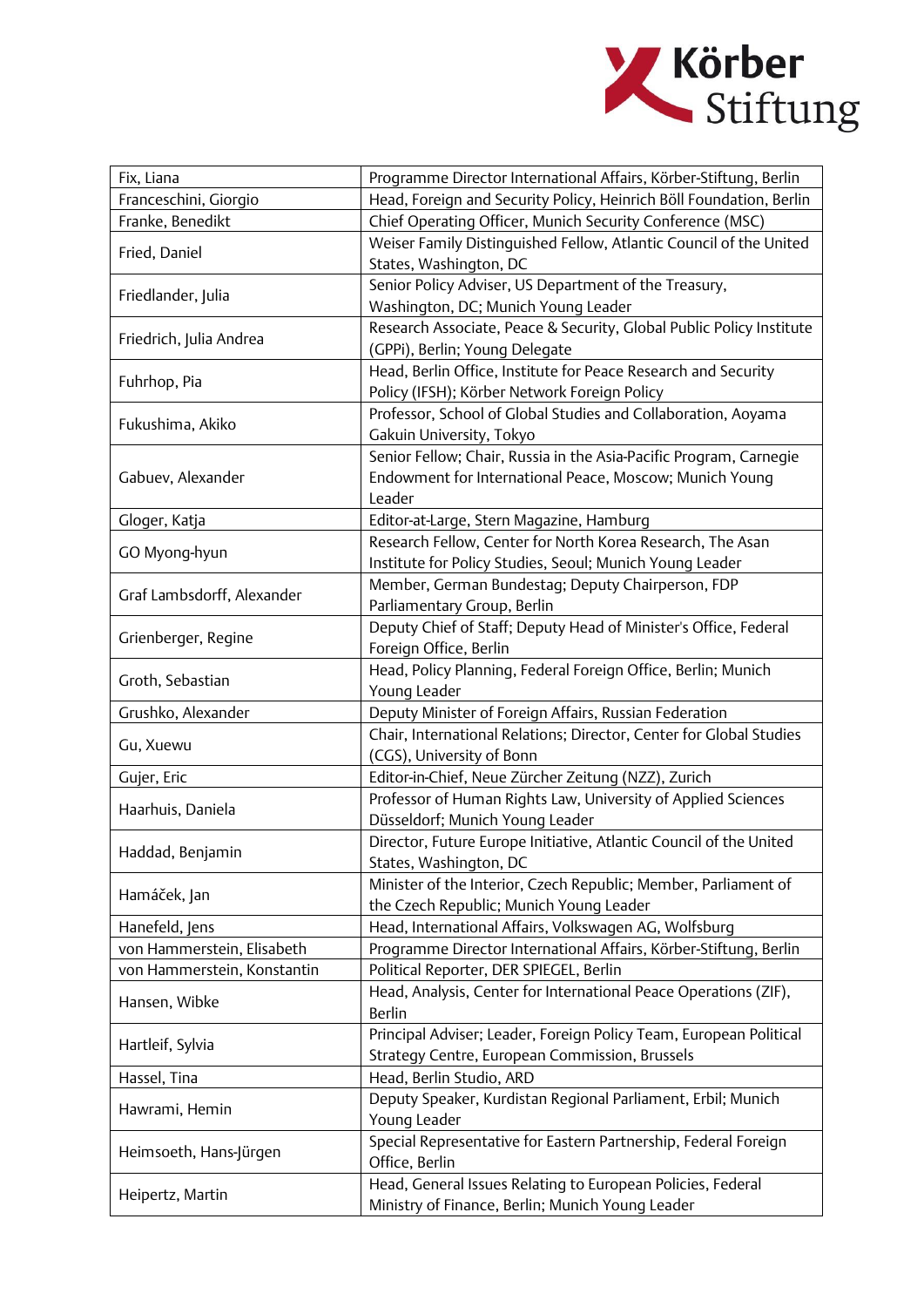

| Heller, Mark              | Principle Research Associate, Institute for National Security                                        |
|---------------------------|------------------------------------------------------------------------------------------------------|
|                           | Studies (INSS), Tel Aviv University                                                                  |
| Hemicker, Lorenz          | Political Editor, Frankfurter Allgemeine Zeitung (FAZ), Frankfurt                                    |
|                           | am Main; Munich Young Leader                                                                         |
| Hoff, Henning             | Executive Editor, Berlin Policy Journal, German Council on Foreign                                   |
| Hoffmann, Christiane      | Relations (DGAP), Berlin<br>Diplomatic Correspondent, DER SPIEGEL, Berlin                            |
|                           | Intern, Chemical and Biological Weapons Disarmament, Federal                                         |
| Hoffmann, Fabian          | Foreign Office, Berlin; Young Delegate                                                               |
| Hőnich, Artúr             | Student, Sciences Po, Paris; Young Delegate                                                          |
| Huber, Claudia            | Head, Europe Program, Alfred Herrhausen Gesellschaft, Berlin                                         |
| Hullmann, Christiane      | Deputy Head, Western Balkans, Federal Foreign Office, Berlin                                         |
|                           | Counsellor, Embassy of the Republic of Turkey, Berlin; Körber                                        |
| Izbul, Ali Ihsan          | Network Foreign Policy                                                                               |
| Jain, Ash                 | Senior Fellow, Scowcroft Center for Strategy and Security, Atlantic                                  |
|                           | Council of the United States, Washington, DC                                                         |
| Jakob, Julian             | Senior Policy Adviser for European Affairs, FDP Parliamentary                                        |
|                           | Group, Berlin; Körber Network Foreign Policy                                                         |
|                           | Head; Political Adviser, Permanent Delegation of the Republic of                                     |
| Jankowski, Dominik Piotr  | Poland to the North Atlantic Treaty Organization (NATO), Brussels;                                   |
|                           | Munich Young Leader                                                                                  |
| Janning, Josef            | Head, Berlin Office, European Council on Foreign Relations (ECFR)                                    |
| Jung, Tilo                | Journalist, Jung & Naiv, Berlin                                                                      |
| Kadiri, Aisha             | Intern, Make-IT in Africa, Deutsche Gesellschaft für Internationale                                  |
|                           | Zusammenarbeit (GIZ), Frankfurt am Main; Young Delegate                                              |
| Kalın, İbrahim            | Presidential Spokesperson, Presidency of the Republic of Turkey                                      |
| Kalniņa-Lukaševica, Zanda | Parliamentary State Secretary, EU Affairs, Ministry of Foreign<br>Affairs, Riga; Munich Young Leader |
| Kamal, Shahid             | Adviser, COMSATS Institute of Information Technology, Islamabad                                      |
| Karnitschnig, Matthew     | Chief Europe Correspondent, POLITICO Europe, Berlin                                                  |
| Kauffmann, Sylvie         | Editorial Director; Columnist, Le Monde, Paris                                                       |
|                           | Vice-President for Research, Institute for Political and International                               |
| Khatibzadeh, Saeed        | Studies (IPIS), Tehran                                                                               |
| Khokrishvili, Elguja      | Ambassador of Georgia, Berlin                                                                        |
| Kiesewetter, Roderich     | Member, German Bundestag, Berlin                                                                     |
| Kingma, Wepke             | Ambassador of the Kingdom of the Netherlands, Berlin                                                 |
|                           | Senior Fellow, Center for Applied Turkey Studies, German Institute                                   |
| Kınıklıoğlu, Suat         | for International and Security Affairs (SWP), Berlin                                                 |
|                           | Senior Policy Adviser, Federal Ministry of Finance, Berlin; Körber                                   |
| Klabunde, Anna            | Network Foreign Policy                                                                               |
| Kleine-Brockhoff, Thomas  | Vice President; Director, Berlin Office, The German Marshall Fund                                    |
|                           | of the United States (GMF)                                                                           |
| Knaus, Gerald             | Chairman, European Stability Initiative (ESI), Berlin                                                |
| Knox, Madeleine           | First Secretary, Foreign and Security Policy, Embassy of the United                                  |
|                           | Kingdom of Great Britain and Northern Ireland, Berlin; Körber                                        |
|                           | Network Foreign Policy                                                                               |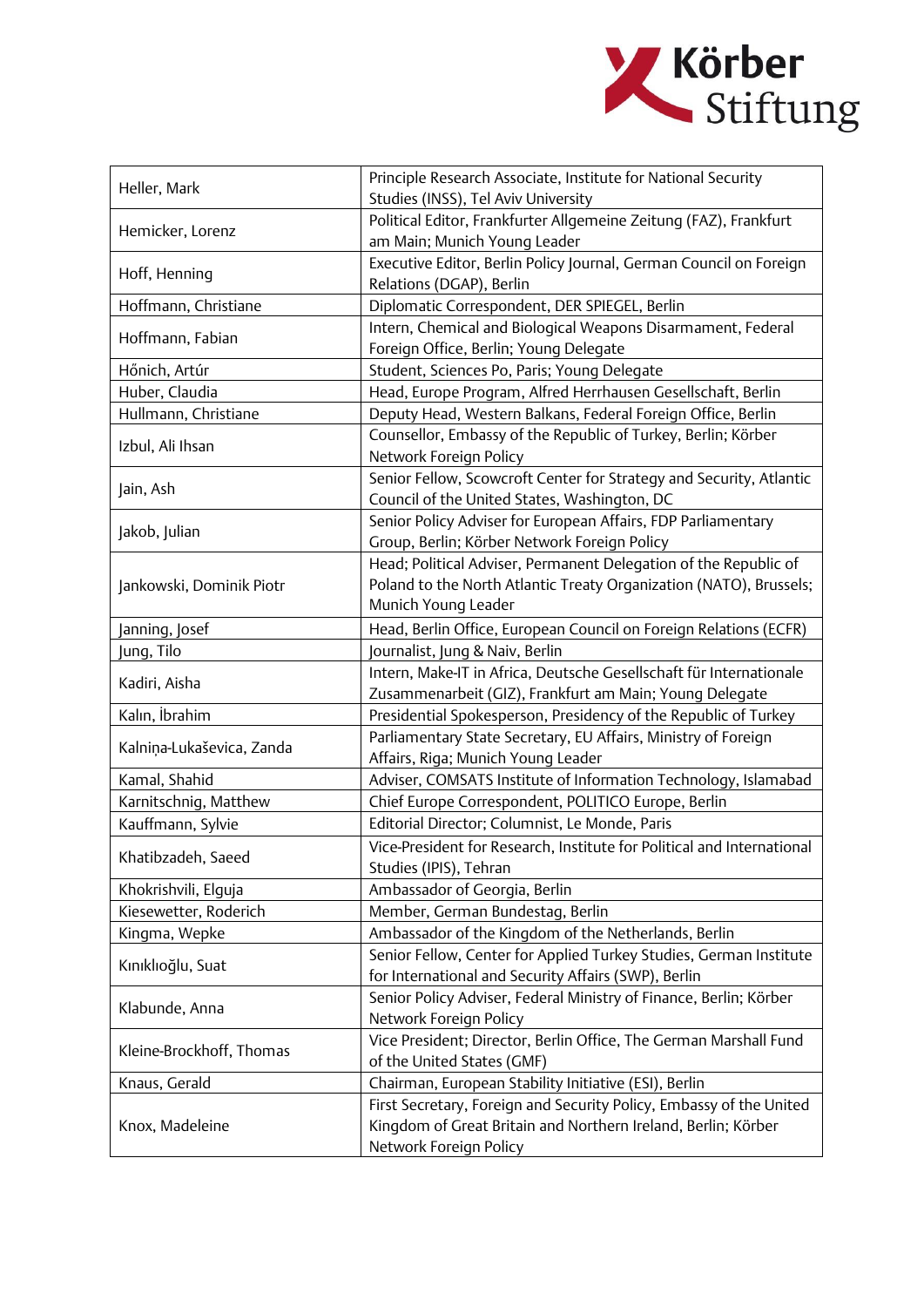

|                              | Senior Policy Adviser, Corporate Development, Deutsche                   |
|------------------------------|--------------------------------------------------------------------------|
| Kolsdorf, Julie              | Gesellschaft für Internationale Zusammenarbeit (GIZ), Berlin;            |
|                              | Körber Network Foreign Policy                                            |
| Kroll, Katharina             | Head, Politics and People, DW, Berlin                                    |
| Kuchenbecker, Anna           | Senior Director, Strategic Partnerships, European Council on             |
|                              | Foreign Relations (ECFR), Berlin                                         |
| Kühne, Winrich               | Steven Müller Professor, Johns Hopkins University, SAIS Europe,          |
|                              | <b>Berlin</b>                                                            |
| Kuko, Artur                  | Ambassador of Albania, Berlin                                            |
| Kulitz, Alexander            | Member, German Bundestag, Berlin                                         |
|                              | Senior Research Fellow, University of Cambridge; Associate Fellow,       |
| Kuok, Lynn                   | International Institute for Strategic Studies (IISS), London; Munich     |
|                              | Young Leader                                                             |
| Lange, Nico                  | Chief of Staff, Federal Ministry of Defence; Deputy Secretary-           |
|                              | General, Christian Democratic Union (CDU), Berlin                        |
| Leendertse, Antje            | State Secretary, Federal Foreign Office, Berlin                          |
| Leicht, Lotte                | Director, Human Rights Watch, Brussels                                   |
| Levite, Ariel                | Non-resident Senior Fellow, Nuclear Policy Program, Carnegie             |
|                              | Endowment for International Peace, Washington, DC                        |
| Liik, Kadri                  | Senior Policy Fellow, European Council on Foreign Relations              |
|                              | (ECFR), Berlin; Munich Young Leader                                      |
| Link, Michael Georg          | Member, German Bundestag, Berlin                                         |
|                              | Senior Policy Adviser, Security and Defence Policy, CDU/CSU              |
| Linz, Oliver                 | Parliamentary Group, German Bundestag, Berlin; Munich Young              |
|                              | Leader                                                                   |
| Lopez, Mark Hugo             | Director, Global Migration and Demography Research, Pew                  |
|                              | Research Center, Washington, DC                                          |
| Maas, Heiko                  | Federal Minister for Foreign Affairs, Federal Republic of Germany        |
| Major, Claudia               | Senior Associate, International Security, German Institute for           |
|                              | International and Security Affairs (SWP), Berlin                         |
| Makeiev, Oleksii             | Political Director, Ministry of Foreign Affairs, Kiev                    |
| Manderla, Gisela             | Member, German Bundestag, Berlin                                         |
| McTernan, Oliver             | Co-Founder; Director, Forward Thinking, London                           |
| Melnyk, Andrij Yaroslavovych | Ambassador of Ukraine, Berlin                                            |
| Mertens, Mitja               | Desk Officer, Foreign, Security and Development Policy, Federal          |
|                              | Chancellery, Berlin; Körber Network Foreign Policy                       |
| Mölling, Christian           | Deputy Director of the Research Institute, German Council on             |
|                              | Foreign Relations (DGAP), Berlin                                         |
| Momtaz, Rym                  | Correspondent, POLITICO Europe, Paris; Munich Young Leader               |
| Moreira de Sousa, Sofia      | Ambassador of the European Union to the Republic of Cape<br>Verde, Praia |
| Müller, Nora                 | Executive Director International Affairs, Körber-Stiftung, Berlin        |
|                              | Head, Office of Alexander Graf Lambsdorff, German Bundestag,             |
| Müller-Härlin, Bernhard      | <b>Berlin</b>                                                            |
|                              | Head, Security Policy, Nonproliferation and Arms Control, Federal        |
| Mutter, Dominik              | Chancellery, Berlin; Munich Young Leader                                 |
|                              | Head, Robert Bosch Center for Central and Eastern Europe, Russia,        |
| Nič, Milan                   | and Central Asia, German Council on Foreign Relations (DGAP),            |
|                              | <b>Berlin</b>                                                            |
|                              |                                                                          |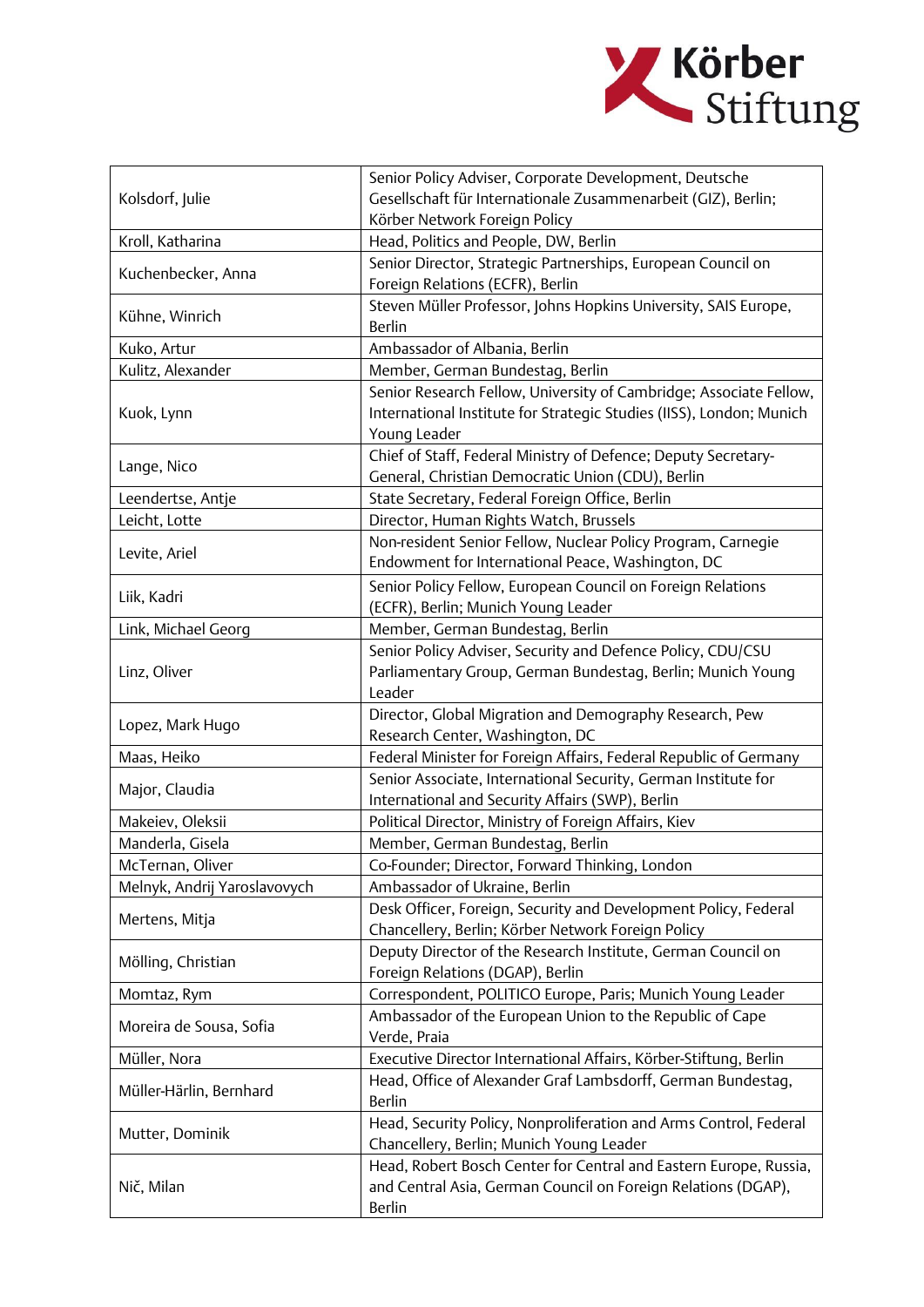

| Nick, Andreas                | Member, German Bundestag, Berlin                                    |
|------------------------------|---------------------------------------------------------------------|
| Nkosi, Mxolisi               | Deputy Diretor-General, Global Governance and Continental           |
|                              | Agenda, Ministry of Foreign Affairs, Pretoria                       |
| Notte, Hanna                 | Political Officer, The Shaikh Group, Berlin; Körber Network Foreign |
|                              | Policy                                                              |
| Nougayréde, Natalie          | Editorial Board Member; Columnist, The Guardian, London             |
| Nuttall, Tom                 | Chief, Berlin Bureau, The Economist                                 |
| O'Brien, Nicholas            | Ambassador of Ireland, Berlin                                       |
|                              | Senior Fellow, Asia Program, The German Marshall Fund of the        |
| Oertel, Janka                | United States (GMF), Berlin                                         |
| Okail, Nancy                 | Executive Director, The Tahrir Institute for Middle East Policy,    |
|                              | Washington, DC                                                      |
| Ølberg, Petter               | Ambassador of the Kingdom of Norway, Berlin                         |
|                              | Policy Adviser, Policy Planning Staff, Ministry of Europe and       |
| Ondoa Abeng, Cécile          | Foreign Affairs, Paris                                              |
| ONG, Ken Yong                | Deputy Executive Chairman, S. Rajaratnam School of International    |
|                              | Studies, Singapore                                                  |
|                              | Desk Officer, Military Aspects of Security Policy, Federal          |
| Otto, Ann-Kristin            | Chancellery, Berlin; Munich Young Leader                            |
| Painter, Christopher         | Commissioner, Global Commission on the Stability of Cyberspace      |
|                              | (GCSC), Washington, DC                                              |
| Paulsen, Thomas              | Member of the Executive Board, Körber-Stiftung, Hamburg             |
|                              | Deputy Head, Russia, Belarus, Moldova and the Eastern               |
| Pernhorst, Christian         | Partnership, Federal Foreign Office, Berlin; Munich Young Leader    |
|                              | Executive Chairman; Director, German Institute for International    |
| Perthes, Volker              | and Security Affairs (SWP), Berlin                                  |
|                              | Adviser, Foreign Affairs Secretariat, German Bundestag, Berlin;     |
| Philippe, Hartmut            | Munich Young Leader                                                 |
| Pisarski, Maciej             | Head, Policy Planning, Ministry of Foreign Affairs, Warsaw          |
| Plassnik, Ursula             | Ambassador of the Republic of Austria to Switzerland, Bern          |
| Podivínský, Tomas Jan        | Ambassador of the Czech Republic, Berlin                            |
|                              | Director, Communications and Outreach, International Crisis         |
| Pope, Hugh                   | Group (ICG), Brussels                                               |
|                              | PhD Candidate, Institute for Peace Research and Security Policy     |
| Preusser de Mattos, Fernando | (IFSH), Hamburg; Young Delegate                                     |
| Prőhle, Gergely              | Director, Otto Habsburg Foundation, Budapest                        |
|                              | Head, Alfred von Oppenheim Center for European Policy Studies,      |
| Puglierin, Jana              | German Council on Foreign Relations (DGAP), Berlin                  |
|                              | Consulting Senior Fellow, Geopolitics and Strategy, International   |
| Raine, Sarah                 | Institute for Strategic Studies (IISS), London                      |
| Ramadan, Judith              | Project Manager, Global Perspectives Initiative, Berlin             |
| Richter, Steffen             | Editor, International Affairs and Foreign Policy, DIE ZEIT Online,  |
|                              | Hamburg                                                             |
| Rinke, Andreas               | Chief Political Correspondent, Reuters, Berlin                      |
| Rizzo, Rachel                | Adjunct Fellow, Center for a New American Security; Fellow,         |
|                              | Robert Bosch Foundation, Berlin                                     |
| Röttgen, Norbert             | Member, German Bundestag, Berlin                                    |
| Rudolph, Rainer              | Senior Fellow, German Council on Foreign Relations (DGAP), Berlin   |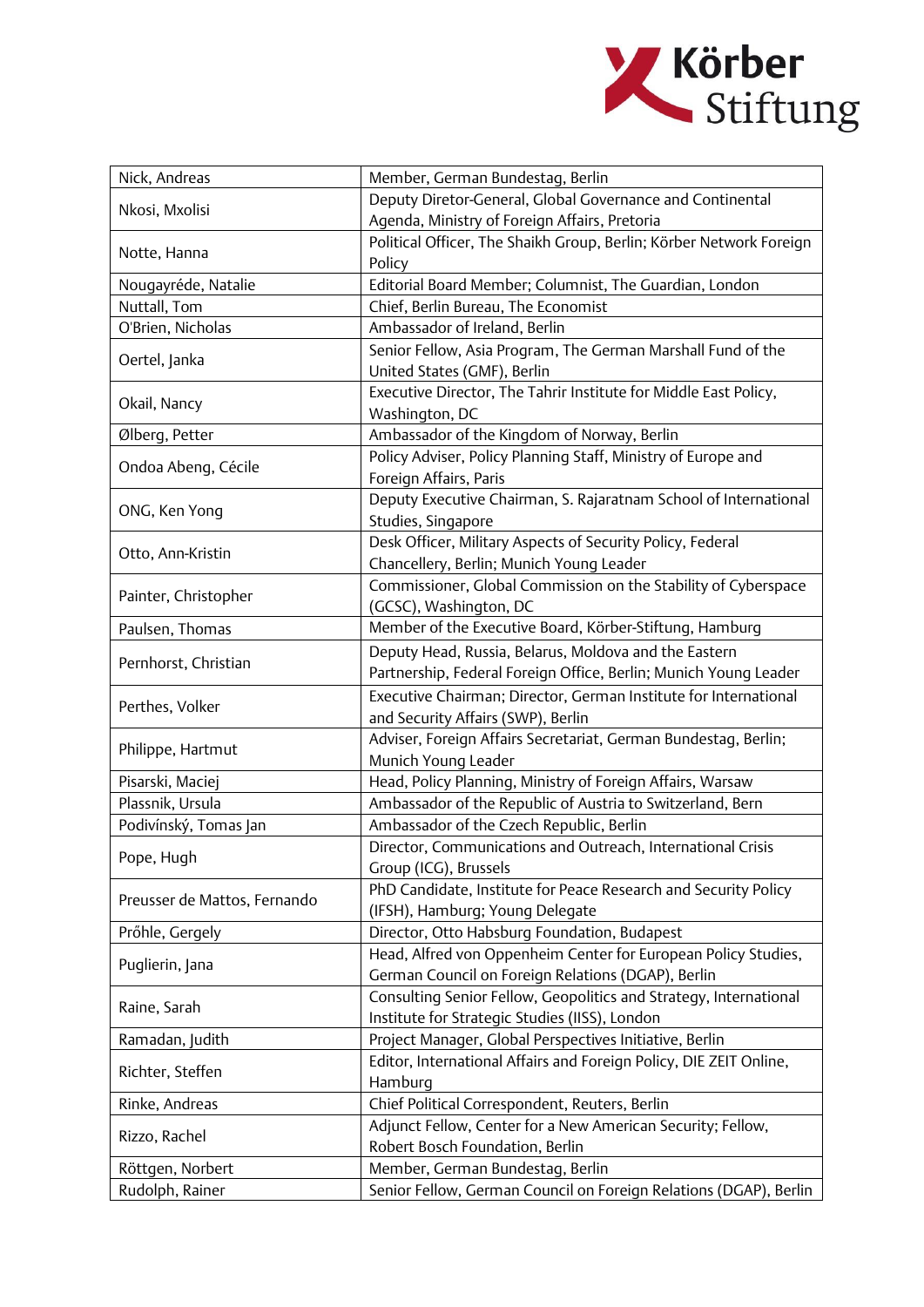

| Ruge, Boris                               | Vice Chairman, Munich Security Conference (MSC), Berlin            |
|-------------------------------------------|--------------------------------------------------------------------|
| Sahl, Daniel                              | Director, Agora Strategy Group, Berlin                             |
| Sajjadpour, Kazem                         | Deputy Foreign Minister, Islamic Republic of Iran; President,      |
|                                           | Institute for Political and International Studies (IPIS), Tehran   |
| Sandberg, Britta                          | Correspondent, Paris Bureau, DER SPIEGEL                           |
| Sasse, Gwendolyn                          | Director, Zentrum für Osteuropa- und internationale Studien        |
|                                           | (ZOIS), Berlin                                                     |
| Sauerbrey, Anna                           | Deputy Editor-in-Chief, Der Tagesspiegel, Berlin                   |
| Schake, Kori                              | Deputy Director-General, International Institute for Strategic     |
|                                           | Studies (IISS), Washington, DC                                     |
| Scheler, Ronja                            | Programme Director International Affairs, Körber-Stiftung, Berlin  |
| Schmallenbach, Joost                      | Head, General Issues of Multilateral Cooperation, America and      |
|                                           | Middle East, Office of the Federal President, Berlin               |
| Schmid, Nils                              | Spokesperson on Foreign Affairs, SPD Parliamentary                 |
|                                           | Group; Member, German Bundestag                                    |
| Scholz, Olaf                              | Federal Minister of Finance, Federal Republic of Germany           |
| Schulz, Florence                          | ournalist, Euractiv, Berlin                                        |
| Schwegmann, Christoph                     | Federal Foreign Office, Berlin; Munich Young Leader                |
| Sebastian, Tim                            | Presenter Conflict Zone, DW, Berlin                                |
| Semaška, Darius Jonas                     | Ambassador of the Republic of Lithuania, Berlin                    |
| Semeniy, Oleksiy                          | Director, Institute for Global Transformations (IGT), Kiev; Munich |
|                                           | Young Leader                                                       |
| Shaikh, Salman                            | Founder; CEO, The Shaikh Group, Limassol                           |
| Sidorenko, Denis                          | Ambassador of the Republic of Belarus, Berlin                      |
| Sizani, Phumelele Stone                   | Ambassador of the Republic of South Africa, Berlin                 |
|                                           | Deputy Head, Africa, Asia-Pacific, International Development,      |
| Skiba, Alexander                          | Office of the Federal President, Berlin; Munich Young Leader       |
|                                           | Robert Bosch Senior Fellow, Center on the United States and        |
| Sloat, Amanda                             | Europe, The Brookings Institution, Washington, DC; Munich          |
|                                           | Young Leader                                                       |
| Søreide, Ine Eriksen                      | Minister of Foreign Affairs, Kingdom of Norway                     |
|                                           | Director, Relations with EU Member States, Cross-Border and        |
| Sorg, Sibylle                             | Regional Cooperation, Federal Foreign Office, Berlin               |
| Spaulding, Suzanne                        | Senior Adviser, Homeland Security, International Security          |
|                                           | Program, Center for Strategic and International Studies (CSIS),    |
|                                           | Washington, DC                                                     |
| Speck, Ulrich                             | Senior Visiting Fellow, The German Marshall Fund of the United     |
|                                           | States (GMF), Berlin; Editor, Global Europe, Brussels              |
| Stanzel, Angela                           | Representative in Germany; Senior Policy Fellow, Asia Program,     |
|                                           | Institut Montaigne, Berlin                                         |
|                                           | Vice-President, German Council on Foreign Relations (DGAP);        |
| Stanzel, Volker                           | Senior Distinguished Fellow, German Institute for International    |
|                                           | and Security Affairs (SWP), Berlin                                 |
| Stein, Shimon<br>Stelzenmüller, Constanze | Senior Fellow, Institute for National Security Studies (INSS), Tel |
|                                           | <b>Aviv University</b>                                             |
|                                           | Robert Bosch Senior Fellow, Center on the United States and        |
|                                           | Europe, The Brookings Institution, Washington, DC                  |
| Streimann, Alar                           | Ambassador of the Republic of Estonia, Berlin                      |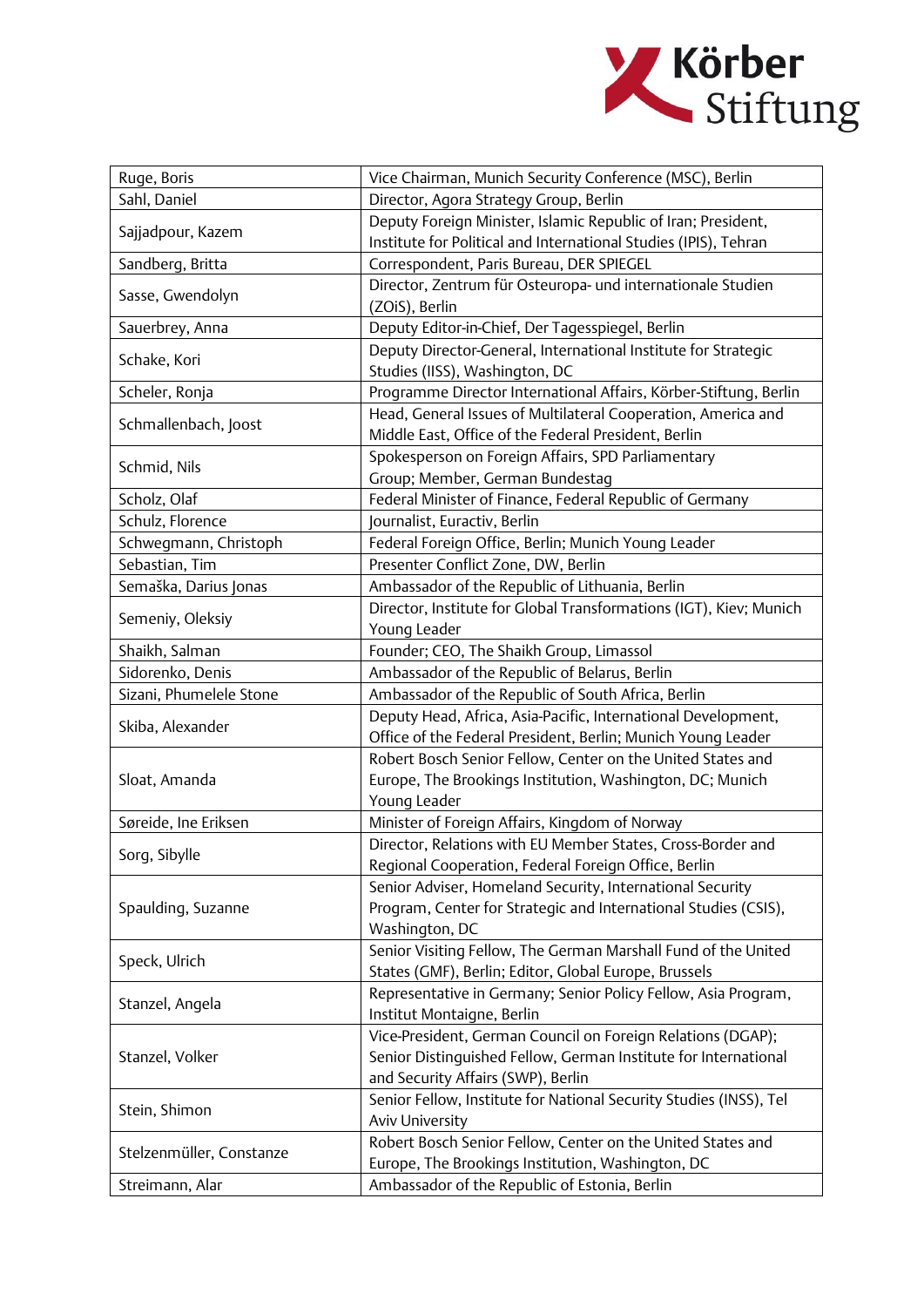

| Suh, Elisabeth         | Guest Researcher, German Institute for International and Security<br>Affairs (SWP), Berlin; Young Delegate |
|------------------------|------------------------------------------------------------------------------------------------------------|
| Szelényi, Zsuzsanna    | Richard von Weizsäcker Fellow, Robert Bosch Academy, Berlin                                                |
|                        | CEO, Center for Applied Research in Partnership with the Orient                                            |
| Tabatabai, Adnan       | (CARPO), Bonn                                                                                              |
|                        | Research Director, Transatlantic Relations 2021, Harvard Kennedy                                           |
| Taussig, Torrey        | School, Cambridge, MA; Author, The Berlin Pulse                                                            |
| Tertrais, Bruno        | Deputy Director, Foundation for Strategic Research (FRS), Paris                                            |
| Tesfamariam, Leah      | Student, Osnabrück University; Young Delegate                                                              |
|                        | Desk Officer, Bilateral Relations with the States of the Middle East,                                      |
|                        | Asia and Latin America, Federal Chancellery, Berlin; Körber                                                |
| Thier, Maike           | Network Foreign Policy                                                                                     |
| Thöresson, Per         | Ambassador of the Kingdom of Sweden, Berlin                                                                |
|                        | President, Georgian Institute for Strategic Studies, Tbilisi; Munich                                       |
| Tkeshelashvili, Eka    | Young Leader                                                                                               |
| Tocci, Nathalie        | Director, Istituto Affari Internazionali (IAI), Rome                                                       |
|                        |                                                                                                            |
| Tribolet, Jean-Claude  | Author, The Berlin Pulse                                                                                   |
| Utkin, Sergey          | Deputy Head, European Affairs, Ministry for Europe and Foreign                                             |
|                        | Affairs, Paris                                                                                             |
| Vaez, Ali              | Head, Strategic Assessment, Primakov Institute of World Economy                                            |
|                        | and International Relations (IMEMO), Moscow                                                                |
| Varma, Tara            | Director, Iran Project, International Crisis Group (ICG),                                                  |
|                        | Washington, DC                                                                                             |
| Vishwanath, Ambika     | Head, Paris Office, European Council on Foreign Relations (ECFR)                                           |
| Vlasic, Mark           | Senior Fellow; Adjunct Professor of Law, Georgetown University,                                            |
|                        | Washington, DC; Munich Young Leader                                                                        |
| Volker, Kurt           | fmr. Special Representative for Ukraine Negotiations, Department                                           |
|                        | of State, Washington, DC                                                                                   |
| von Daniels, Laura     | Head, The Americas, German Institute for International and                                                 |
|                        | Security Affairs (SWP), Berlin; Körber Network Foreign Policy                                              |
|                        | Chairperson, Standing Commission on International Affairs, House                                           |
| Voronetsky, Valery     | of Representatives of the National Assembly, Republic of Belarus,                                          |
|                        | Minsk                                                                                                      |
| Wehmeier, Klaus        | Chairman, Advisory Board, Körber-Stiftung, Hamburg                                                         |
| Weyand, Sabine         | Director-General, Directorate-General Trade, European                                                      |
|                        | Commission, Brussels                                                                                       |
| Wieland-Karimi, Almut  | Executive Director, Center for International Peace Operations                                              |
|                        | (ZIF), Berlin                                                                                              |
|                        | Head of Department, History and Politics, Körber-Stiftung,                                                 |
| Woidelko, Gabriele     | Hamburg                                                                                                    |
| Wood, Lynette Margaret | Ambassador of Australia, Berlin                                                                            |
| Zalkaliani, David      | Minister of Foreign Affairs, Georgia                                                                       |
| Zerkal, Olena          | Deputy Minister of Foreign Affairs for the European Integration,                                           |
|                        | Ukraine                                                                                                    |
| ZHAO, Tong             | Senior Fellow, Carnegie-Tsinghua Center for Global                                                         |
|                        | Policy, Beijing                                                                                            |
| Ziebarth, Astrid       | Senior Fellow; Head of Strategy, Europe Program, The German                                                |
|                        | Marshall Fund of the United States (GMF), Berlin                                                           |